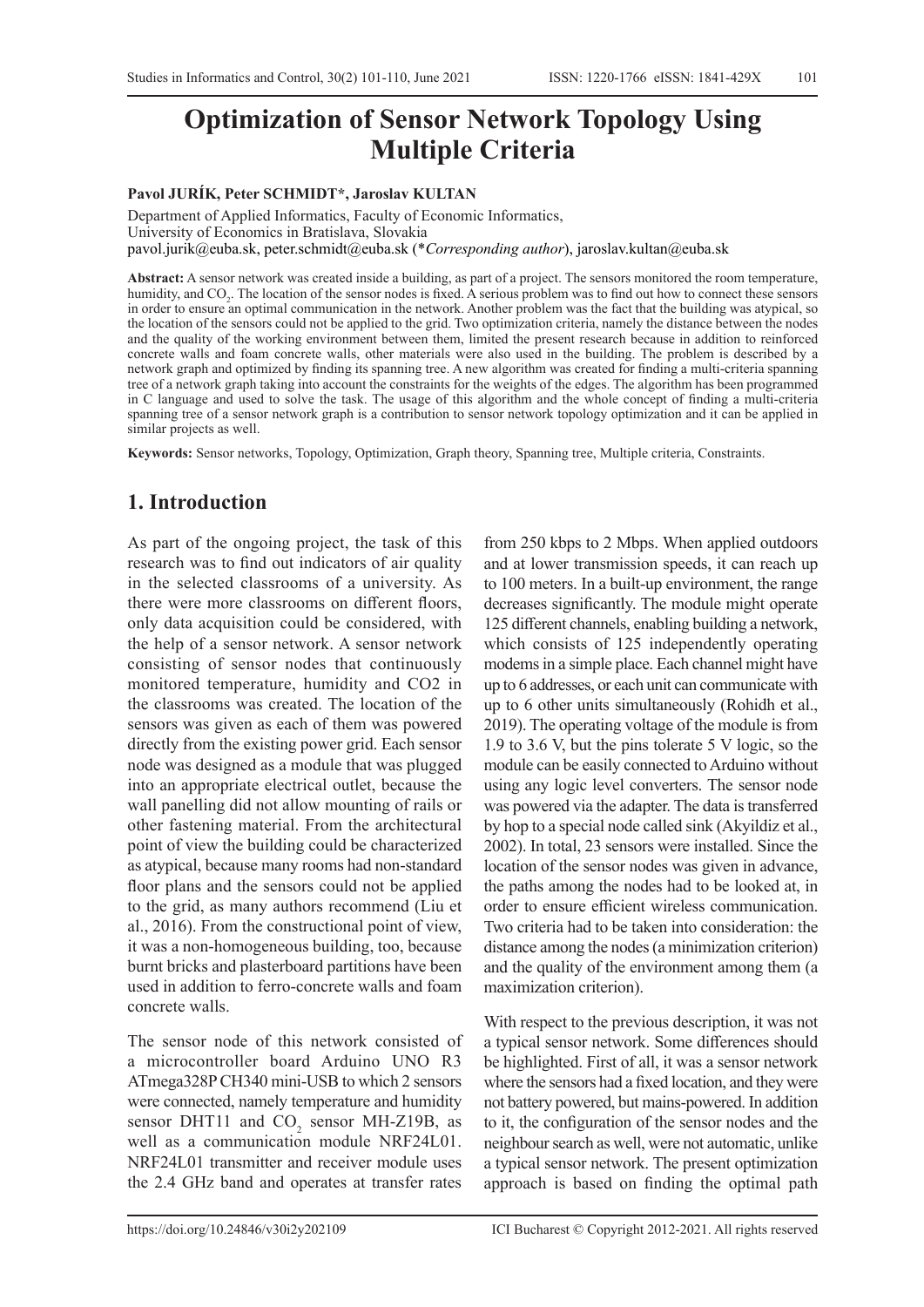among the nodes in terms of the reliability of data transmission. Transmission reliability is strongly dependent on node distance, quality of working environment and transmission speed. However, there was no need to consider an increased energy demand related to the node to transmit and receive data from neighbouring nodes. Attempts have been made to find a solution where the data transfer is relatively fast and the error rate is low.

Section 2 describes the minimum spanning tree problem, which was a basis for the research done. Section 3 presents a new solution for the multicriteria minimum spanning tree problem and in section 4 there is an example of its use. Section 5 presents the conclusions and prospects for the development of the proposed research.

# **2. The Minimum Spanning Tree Problem**

The problem of finding a way to interconnect a set of nodes on a network graph with a set of edges so that there are no cycles and no node is isolated, is called a spanning tree problem. According to Levitin (2007): "A spanning tree of a connected graph consists of a connected acyclic subgraph (i.e., a tree) that contains all the vertices (i.e., nodes) of graph." Every spanning tree of a network graph  $G = (V, E)$ , where  $V$  is a set of vertices (i. e. nodes) and  $E$  is a set of edges, consists of *|V|* - 1 edges. For example, if the network graph *G* consists of 7 nodes, then the number of edges is 6 for each of its spanning trees.

Some numerical values might also be added to the edges of the network graph, which may represent, for example, mutual distances between two nodes, costs that are needed to create a direct connection between two nodes or transmission capacities of a path between two nodes.

A network graph with weighted edges is called "weighted network graph". If this graph is connected (i.e., it does not contain any isolated node), then it is possible to find a spanning tree with the minimum sum of weights for all included edges. This type of spanning tree is called "minimum spanning tree". Levitin defines a minimum spanning tree of a weighted connected graph as "its spanning tree of the smallest weight, where the weight of a tree is defined as the sum of the weights on all its edges" (Levitin, 2007).

A detailed analysis of the minimum spanning tree problem history was done by Graham and

https://www.sic.ici.ro

Hell (1985), so the present paper will not discuss this analysis (Graham & Hell, 1985). There are a few algorithms that are suitable for solving the minimum spanning tree problem. Borůvka's algorithm was the first algorithm for spanning trees; however, it is applicable only under a special condition: every edge of the network graph has to have a unique weight (Borůvka, 1926). A better algorithm for solving the minimum spanning tree problem is Kruskal's algorithm because it always yields an optimal solution. The algorithm is building up a spanning tree as an expanding sequence of subgraphs, which are always acyclic but are not connected via intermediate stages of the algorithm (Kruskal, 1956). Another algorithm that guarantees the finding of an optimal solution of the minimum spanning tree problem of a connected graph is Prim's algorithm. This algorithm is building up the minimum spanning tree through a sequence of expanding subtrees. The initial subtree in such a sequence consists of a single vertex only, which is arbitrarily selected from the set *V* of the graph's vertices. At each iteration, the current tree is expanded in a greedy way so that the nearest vertex, which is not yet in the tree is attached to it (Prim, 1957).

# **3. The Multi-Criteria Spanning Tree Problem – Description of the Proposed Algorithm**

If there is only a single optimization criterion, algorithms for finding a minimum spanning tree can be used. In the case of the project described in section 1, two different optimization criteria need to be applied at the same time. There are multiple algorithms that deal with the bi-criteria spanning tree problem (Clímaco & Pascoal, 2012; Ehrgott, 2005). One can cite also evolutionary algorithms (Moradkhan & Browne, 2006), genetic algorithms (Han & Wang, 2005; Sanger & Agrawal, 2010; Zhou & Gen, 1999), local search techniques (Andersen, Jörnsten & Lind, 1996) or ant colony techniques (Cardoso, 2006; Li et al., 2013). As far as it is known, there are only 3 exact algorithms for the bi-criteria spanning tree problem – an algorithm based on dynamic programming (Di Puglia Pugliese et al., 2015), exhaustive search (Ramos et al., 1998) and two-phase algorithm (Steiner & Radzik, 2008). Furthermore, only a few solutions for a multi-criteria spanning three problem with more than two criteria are known (Di Puglia Pugliese et al., 2015; Neumann & Witt, 2010).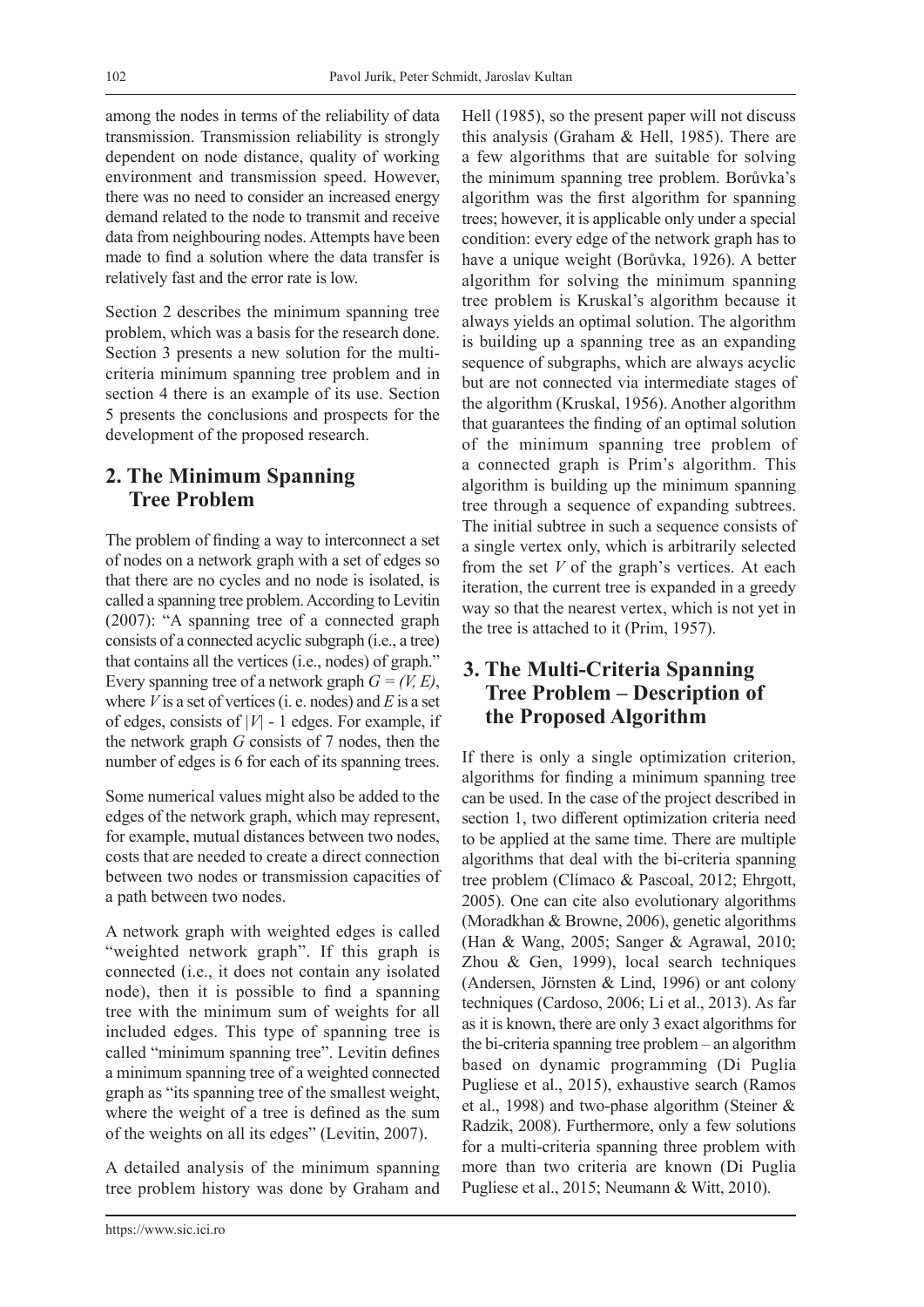This paper proposes a new algorithm, which is very simple because it transforms a multicriteria spanning tree problem with constraints for the weights of the edges and any number of criteria into a single-criterion problem without any constraints. The constraints on the weights of the edges mean imply that, for example, the transmission capacity or the reliability of any edge in the graph or a subset of edges should be higher than or equal to the required constant. Or for example, the costs that are needed to create a direct connection between two nodes (i.e., sensors in a sensor network) should be lower than or equal to the specific constant. However, there can be also interval constraints (for example, a combination of the "higher or equal" and the "lower or equal" type of constraint) in order to achieve a balanced network.

The criteria that can be considered during the optimization of sensor network topology are, for example, the minimization of sum of distances among the nodes, minimization of total creation costs, maximization of transmission capacities or maximization of reliability of the individual edges. However, other criteria may be considered as well. Each criterion shall have its weight regarding its importance so there is an exact importance ratio. For example, some organizations may prefer transmission capacities over creation costs in a 2:1 ratio, while others may prefer creation costs over transmission capacities in 3:1 ratio.

The input data which are needed to use the proposed algorithm are the following:

- the number of the criteria,
- the importance ratio of the criteria (i.e., the weight of each criterion),
- for each criterion one needs to know if it is a minimization or a maximization criterion,
- evaluation matrices, where each evaluation matrix contains the weights of the edges corresponding to a single criterion.

Thus, the number of the evaluation matrices is equal to the number of criteria. For example, if an organization wishes to consider three different criteria, then it is necessary to have three different evaluation matrices because each of them is devoted to a single criterion only. All these evaluation matrices are square, i.e., the number of their rows is equal to the number of their

columns and that is equal to the number of nodes (i.e.,  $|V|$ ) of the graph  $G = (V, E)$ . For example, if  $|V| = 10$ , then each matrix will have 10 rows and 10 columns. At the crossing points of the rows and the columns of the matrix, the numeric values represent the weights of the individual edges corresponding to a selected criterion. These values need to be given in specific measurement units corresponding to the criterion. For example, appropriate measurement units for creation costs are EUR or USD and appropriate units for measuring transmission capacities are bits per second (i.e., bps), kilobits per second (i.e., kbps), etc. On the main diagonal of these matrices there are no numeric values because it is not logical to connect a node of a sensor network to itself.

As it has been mentioned earlier, the multi-criteria spanning tree problem may be extended by specific constraints (i.e., limitations) on the edges of the constructed spanning tree. If such constraints are established, then it is necessary to identify all the edges that do not meet any of these constraints for any criterion. After the identification of all inappropriate edges, a subgraph of graph  $G = (V, E)$ is created, which may be denoted as  $G' = (V', E')$ . This subgraph must contain only the edges of *G* that meet all the constraints. After the creation of the subgraph *G',* it is necessary to verify if it is still possible to construct the required multicriteria spanning tree of *G* using the edges in *E'*. If there is no acceptable spanning tree meeting all the required criteria, then there is no optimal solution for the task. Verification of the existence of at least one feasible solution can be done through an analysis of the subgraph *G'*. If this subgraph contains all the vertices of the graph *G* and it is connected at the same time, then it is possible to find at least one feasible spanning tree of *G* for sure. These two conditions need to be met at the same time. A spanning tree of *G'* is a connected acyclic subgraph of *G'* containing all vertices of *G* and logically, it is not possible to find a connected subgraph of *G'* containing all its vertices if *G'* itself is not connected. It is also obvious that if the subgraph *G'* does not contain all the vertices of *G*, then it is not possible to create a feasible spanning tree of *G* using the edges of *G'*.

After the verification that the subgraph *G'* is connected and contains all the vertices of the original graph *G,* the optimal solution can be found. The next problem that should be solved is the mutual incomparability of the evaluation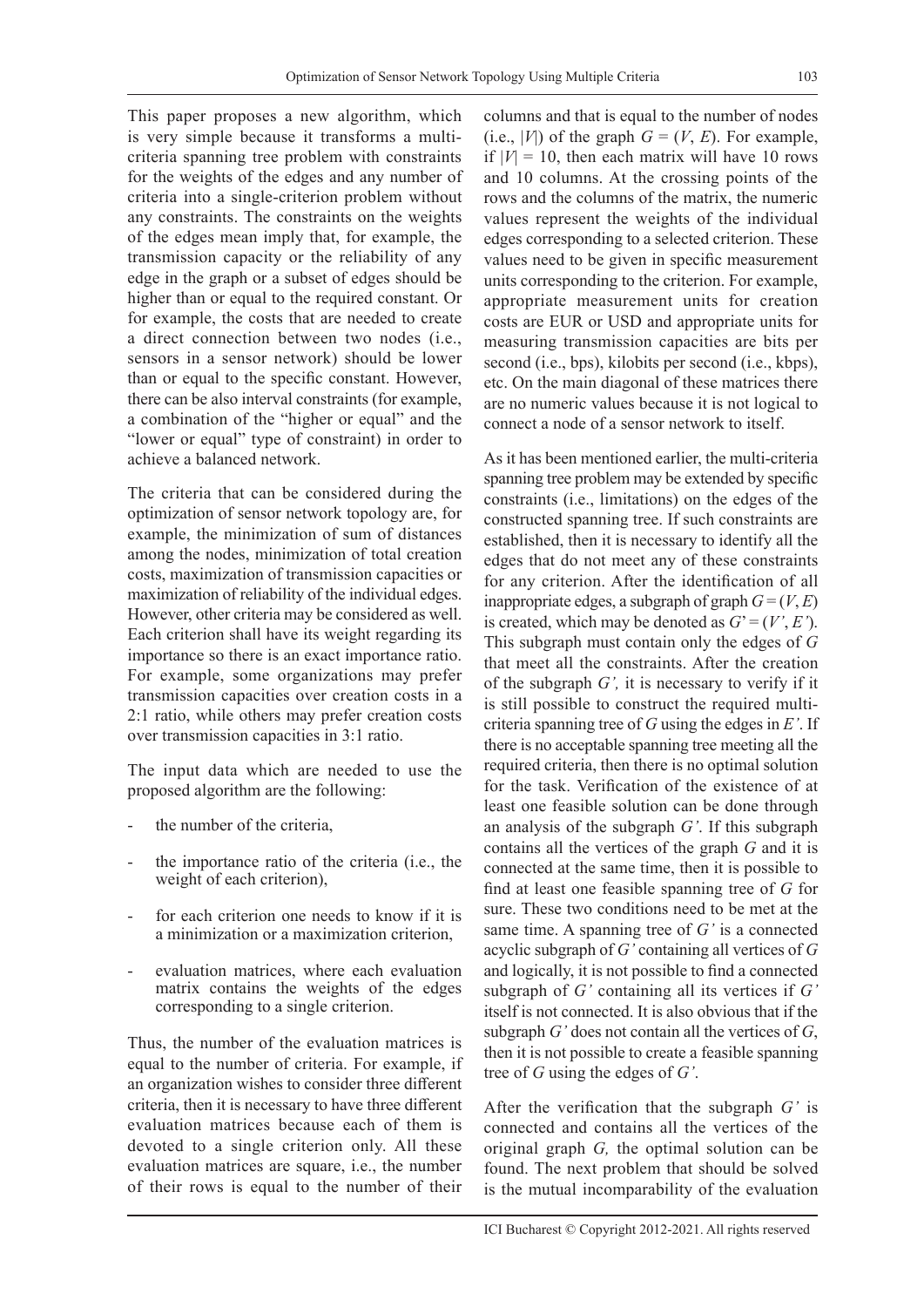matrices due to different measurement units used in each matrix. This problem may be solved by normalization of the matrices. Normalization annuls the relation of the matrices to specific measurement units and makes them mutually comparable. It can be done using formula (3.1). With the help of this formula a normalized matrix  $C' = \{c'_{ij}\}\$ can be calculated, where  $i = 1,..., |V|$  and  $j = 1, \ldots, |V|$ . It means that the original values of the matrix **C** can be transformed into dimensionless numbers at a closed interval [0;1] and these values can be stored in matrix **C'**.

If some of the criteria that are set for the multi-criteria spanning tree are maximization criteria, then it is necessary to convert all these maximization criteria into an opposite form, which is intended for minimization. However, this conversion is done only from a computational point of view. It means that a maximization criterion (the higher the value, the better) is still a maximization criterion, however, from the computational point of view it appears to be a minimization criterion (the lower the value, the better) after the conversion. The conversion of a normalized matrix  $\mathbf{C'} = \{c'_{ij}\}\$ , where  $i = 1, ..., |V|$ and *j* = 1,..., |*V*| to a normalized matrix  $\mathbf{C}^{"} = \{c^{"}_{ij}\},$ where  $i = 1, \ldots, |V|$  and  $j = 1, \ldots, |V|$  corresponding to the opposite type of extreme can be performed using formula (3.3).

After the normalization of all the matrices and the conversion of all the matrices corresponding to maximization criterion to an opposite form intended for minimization, a final aggregation matrix  $\mathbf{K} = \{k_{ij}\}\)$  can be created, where  $i = 1, \ldots,$ |*V*| and  $j = 1, \ldots, |V|$ . This matrix is used with the intention to find the final spanning tree of *G,* taking into account all the required criteria and their importance ratio. The elements of this matrix represent a weighted sum of corresponding elements in all the normalized matrices (regarding minimization criteria) and all the transformed matrices that have already been normalized (regarding maximization criteria) taking into account the importance ratio of all the criteria. Thus, if there are, for example, three optimization criteria, then the matrix  $\bf{K}$  is calculated using three evaluation matrices and the importance ratio (i.e., the weights) of these criteria. For example, if there are two minimization criteria and the third criterion is a maximization criterion, then the values in all three matrices are normalized using formula (3.1) and after that the normalized matrix

for the third criterion needs to be transformed into an opposite form intended for minimization using formula (3.3). After that the values of the aggregation matrix **K** can be calculated using the two normalized matrices corresponding to the minimization criteria and the transformed matrix that was normalized before and corresponds to the maximization criterion. The elements of the matrix **K** can be calculated using formula (3.4 or 3.5). These are different ways of writing the same formula.

After the creation of the aggregation matrix **K**, it is possible to continue the calculation using standard algorithms for the minimum spanning tree problem, for example, Kruskal's algorithm or Prim's algorithm. Thus, the aim of the whole procedure described above was to convert a multicriteria spanning tree problem considering the importance ratio of the criteria and the constraints on the weights of the edges into a standard singlecriterion minimization spanning tree problem without any constraints. However, to interpret the final result (i.e., the final spanning tree) in a correct way, it is necessary to use the original weights of all edges regarding all required criteria, not the normalized or the transformed weights.

The whole algorithm described above consists of a sequence of steps as follows:

- 1. Identify all the edges that do not meet any constraint;
- 2. Create  $G' = (V', E') a$  subgraph of the original network graph *G* consisting of all the edges that meet all the constraints;
- 3.  $E_T \leftarrow \emptyset$  ( $E_T$  is a set of edges that has already been included in the constructed spanning tree);
- 4. **If** *G'* doesn't contain all the nodes of *G*, **then** the output is  $E<sub>r</sub>$  (the optimal solution of the task doesn't exist);

#### **else**

**if** *G'* is not a connected graph (i.e., if an arbitrary vertex of *G'* which is not reachable from all of the other vertices of *G'* using the edges in *E'* can be selected), **then** the output is  $E_r$ (the optimal solution of the task doesn't exist);

**else** go to step 5.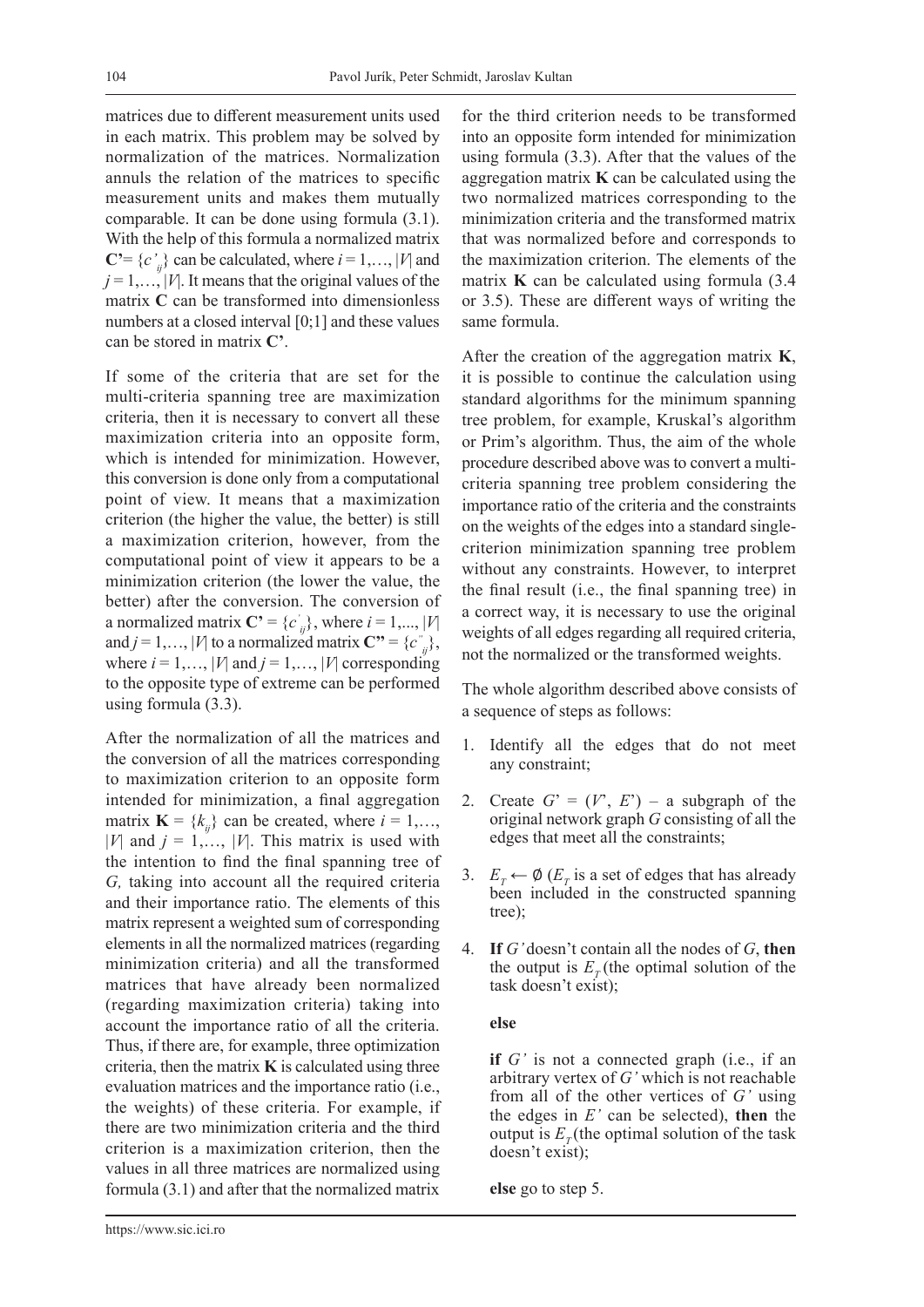5. For every evaluation matrix  $C = \{c_{ij}\},\$ where  $i = 1,..., |V|$  and  $j = 1,..., |V|$  create a normalized evaluation matrix  $\mathbf{C}' = \{c'_{ij}\},\$ where  $i = 1, \ldots, |V|$  and  $j = 1, \ldots, |V|$  using the following formula (3.1):

$$
c_{ij} = \frac{c_{ij} - c^{\min}}{c^{\max} - c^{\min}}
$$
 (3.1)

$$
c^{\min} = \min_{ij} \{c_{ij}\}, c^{\max} = \max_{ij} \{c_{ij}\}
$$
 (3.2)

6. For every normalized matrix **C'** that corresponds to a maximization criterion, create a transformed matrix  $\mathbf{C}'' = \{c''_{ij}\}\text{, where } i =$  $1,..., |V|$  and  $j = 1,..., |V|$ . This matrix represents, from the computational point of view, a conversion of the maximization criterion into an opposite form intended for minimization using the following formula (3.3):

$$
c_{ij}^{\dagger} = 1 - c_{ij}^{\dagger} \tag{3.3}
$$

7. Create an aggregation matrix  $\mathbf{K} = \{k_{ii}\},\$  where  $i = 1,..., |V|$  and  $j = 1,..., |V|$ . This matrix aggregates all the normalized matrices (for all the minimization criteria) and all the transformed matrices that were normalized before (for all the maximization criteria) using the following formula (3.4 or 3.5, which are different ways of writing the same formula):

$$
k_{ij} = v_1 * k_{1ij} + v_2 * k_{2ij} + \dots + v_r * k_{rij}
$$
 (3.4)

$$
K = v_1 * K_1 + v_2 * K_2 + \dots + v_r * K_r \qquad (3.5)
$$

where  $k_{ii}$  are the values of the aggregation matrix  $\ddot{\mathbf{K}}$ ; *r* is the number of the criteria;  $v_1, v_2, \dots, v_r$  are the weights representing the importance ratio of the individual criteria and  $k_{1i}$ ,  $k_{2i}$ , ...,  $k_{ri}$  for  $i = 1,..., |V|$  and  $j = 1,..., |V|$ represent the elements of the matrices  $K_1, K_2,$ ..., **K**<sub>r</sub> that are necessary to calculate the elements of the aggregation matrix **K.**

For example, let's consider that there are two criteria. The first criterion is a minimization criterion and the edge weights corresponding to this criterion are given in matrix **C**. The values in matrix **C** are normalized using formula (3.1) and a normalized matrix **C'** is obtained. In this research, matrix **C'** represents matrix  $\mathbf{K}_1$  (i. e.,  $\mathbf{C}'$  is denoted as  $K_1$ ). Let's consider that the second criterion is a maximization one and the edge weights corresponding to this criterion are

given in matrix **D**. The values in matrix **D** are normalized using formula (3.1) and a normalized matrix **D'** is obtained. However, since it is a maximization criterion formula (3.3) must also be applied and matrix **D''** must be calculated using the values in matrix **D'**. In this research, matrix **D''** represents matrix  $\mathbf{K}_2$  (i.e., **D**" is denoted as  $\mathbf{K}_2$ ). Since only two criteria are considered in this case, matrices  $\mathbf{K}_1$  and  $\mathbf{K}_2$  are the only ones needed to calculate the values of the aggregation matrix **K** using formula (3.4 or 3.5). Thus, if the first criterion is a minimization criterion, formula (3.1) is used for the corresponding matrix and the resulting matrix is denoted as matrix  $K_1$ . If it is a maximization criterion, formula (3.1) is firstly used and then formula (3.3) and the resulting matrix is denoted as matrix  $\mathbf{K}_1$ . If the second criterion is a minimization criterion, formula (3.1) is used for the corresponding matrix and the resulting matrix is denoted as matrix  $K_2$ . If it is a maximization criterion, formula (3.1) is firstly used and then formula (3.3) and the resulting matrix is denoted as matrix  $K_2$ . This principle shall be applied for each of the *r* criteria. The matrices  $\mathbf{K}_1$ ,  $\mathbf{K}_2$ , ...,  $\mathbf{K}_1$ that are needed to calculate the aggregation matrix **K** are obtained using formula (3.4 or 3.5).

- 8. Calculate the minimum spanning tree of *G'* using the edge weights in matrix **K** with the help of Kruskal's algorithm or Prim's algorithm. If the Kruskal's algorithm is selected, then the following steps are required:
	- a) Sort the edges in *E'* in a nondescending order according to their weight in matrix **K**;
	- b) *ecounter*  $\leftarrow 0$  (*ecounter* is a variable indicating the number of edges in  $E_T$ );
	- c)  $k \leftarrow 0$  (*k* is a variable representing an index of an edge on the sorted list of edges in *E'* that is currently considered to be or not to be included in the set  $E_T$ );
	- d) Until (*ecounter*  $\lt |V| 1$ ) {  $k \leftarrow k + 1$ ; if  $E_T$ ∪  $\{e_k\}$  is acyclic, then  $(e_k)$  is an edge on the sorted list of edges and *k* is the variable described in step 8c) {  $E_T \leftarrow E_T \cup \{e_k\};$  $ecounter \leftarrow ecounter + 1;$ } };
	- e) The output is  $E<sub>r</sub>$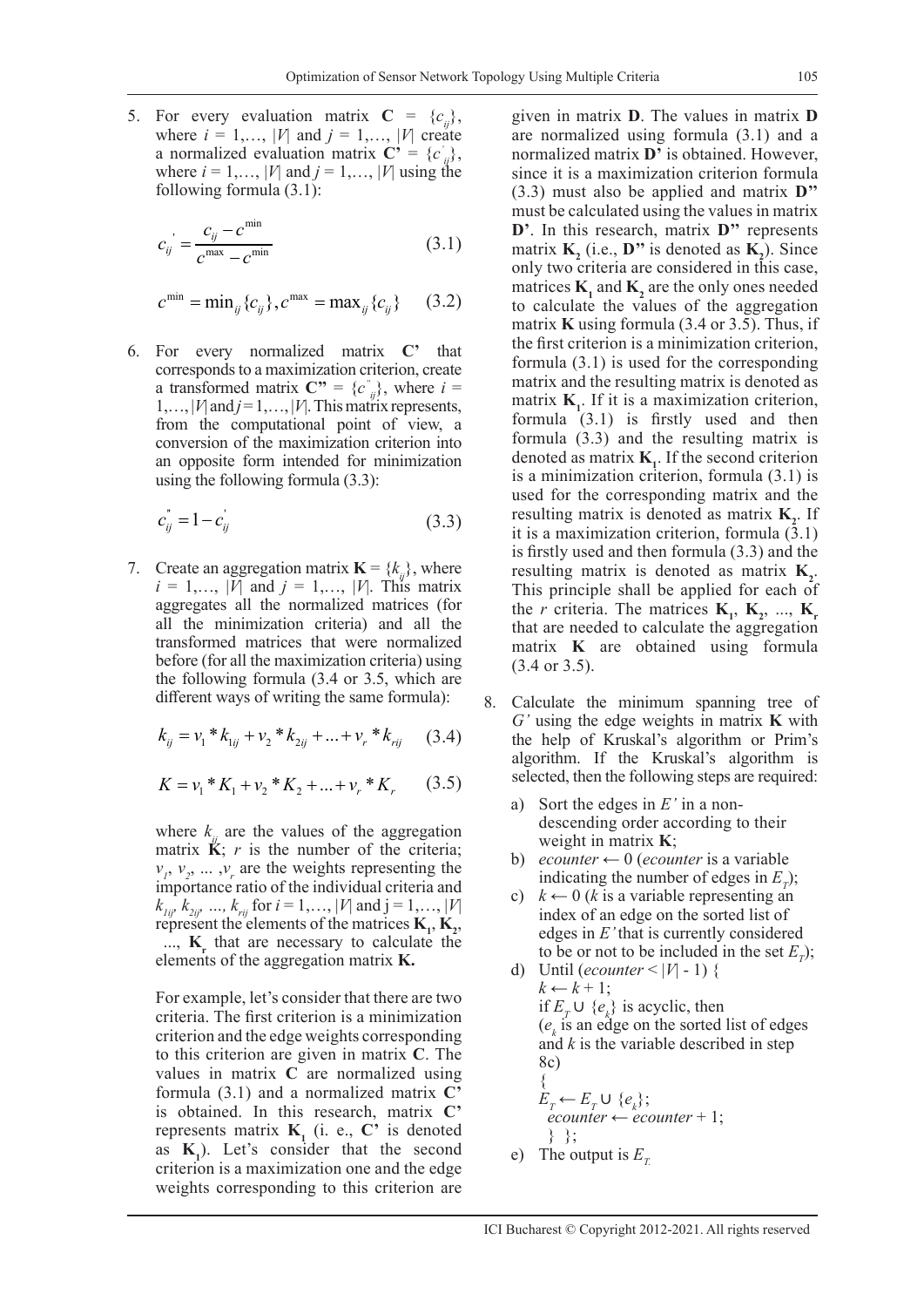

**Figure 1.** Graph  $G = (V, E)$ 

### **4. How to Use the Algorithm**

Let's consider a situation (displayed in Figure 1) in which the task is to connect 7 network nodes (i.e., sensors) with each other in such a way that the final result shall be a connected acyclic network graph that will contain all the nodes while taking into account two criteria – minimization of distances among the nodes and maximization of quality of working environment among the nodes. The importance ratio of these criteria is set to be 1:2 (i.e., the maximization of working environment quality is twice as important as the minimization of distances between the nodes in this particular situation). The weights of the edges representing mutual distances between the nodes are presented in Table 1 (matrix **D**).

**Table 1.** Weights of edges representing the distance in meters (matrix **D**)

| Vertex                       | $v_{I}$ | $\mathcal{V}_{2}$ | $\mathcal{V}_{\mathfrak{z}}$ | $\mathcal{V}_4$ | $\mathcal{V}_5$ | $\mathcal{V}_6$          | $v_{7}$ |
|------------------------------|---------|-------------------|------------------------------|-----------------|-----------------|--------------------------|---------|
| $\mathcal{V}_I$              |         | 15                | 15                           | 16              |                 | 9                        |         |
| $\mathcal{V}_{2}$            | 15      |                   |                              | 20              |                 |                          | 10      |
| $\mathcal{V}_{\mathfrak{z}}$ | 15      |                   |                              | 16              | 7               |                          |         |
| $\mathcal{V}_{_d}$           | 16      | 20                | 16                           |                 |                 | 13                       | 12      |
| $\mathcal{V}_5$              |         |                   | 7                            |                 |                 |                          | 10      |
| $\mathcal{V}_6$              | 9       |                   | -                            | 13              |                 | $\overline{\phantom{0}}$ | 13      |
| $v_{7}$                      |         | 10                |                              | 12              | 10              | 13                       |         |

The values of transfer rates were obtained by experimental measurement. Since the transfer rate was mainly influenced by the thickness of the

https://www.sic.ici.ro

walls, the walls were distinguished according to materials. Based on the wall thickness, intervals in increments of 150 kbps have been created. For greater clarity, dimensionless weight numbers to each interval were assigned. These weights are presented in Table 2.

**Table 2.** Dependency of transfer rate on environment quality

| Weight | Max. transfer<br>rates (kbps) | <b>Quality of the</b><br>environment |  |  |
|--------|-------------------------------|--------------------------------------|--|--|
| 1      | 250                           | ferro-concrete                       |  |  |
| 2      | 400                           | ferro-concrete                       |  |  |
| 3      | 550                           | ferro-concrete                       |  |  |
| 4      | 700                           | burnt bricks                         |  |  |
| 5      | 850                           | burnt bricks                         |  |  |
| 6      | 1000                          | burnt bricks                         |  |  |
| 7      | 1150                          | foam concrete                        |  |  |
| 8      | 1300                          | foam concrete                        |  |  |
| 9      | 1450                          | plasterboard                         |  |  |
| 10     | 1600                          | plasterboard                         |  |  |
| 11     | 1750                          | no obstacle up to 20 m               |  |  |
| 12     | 1900                          | no obstacle up to 10 m               |  |  |

The measured values have been replaced with the corresponding weight value according to the interval. These weights are introduced into matrix **E** which is shown in Table 3. A constraint was also established, namely that the transfer rate of every edge included in the final solution should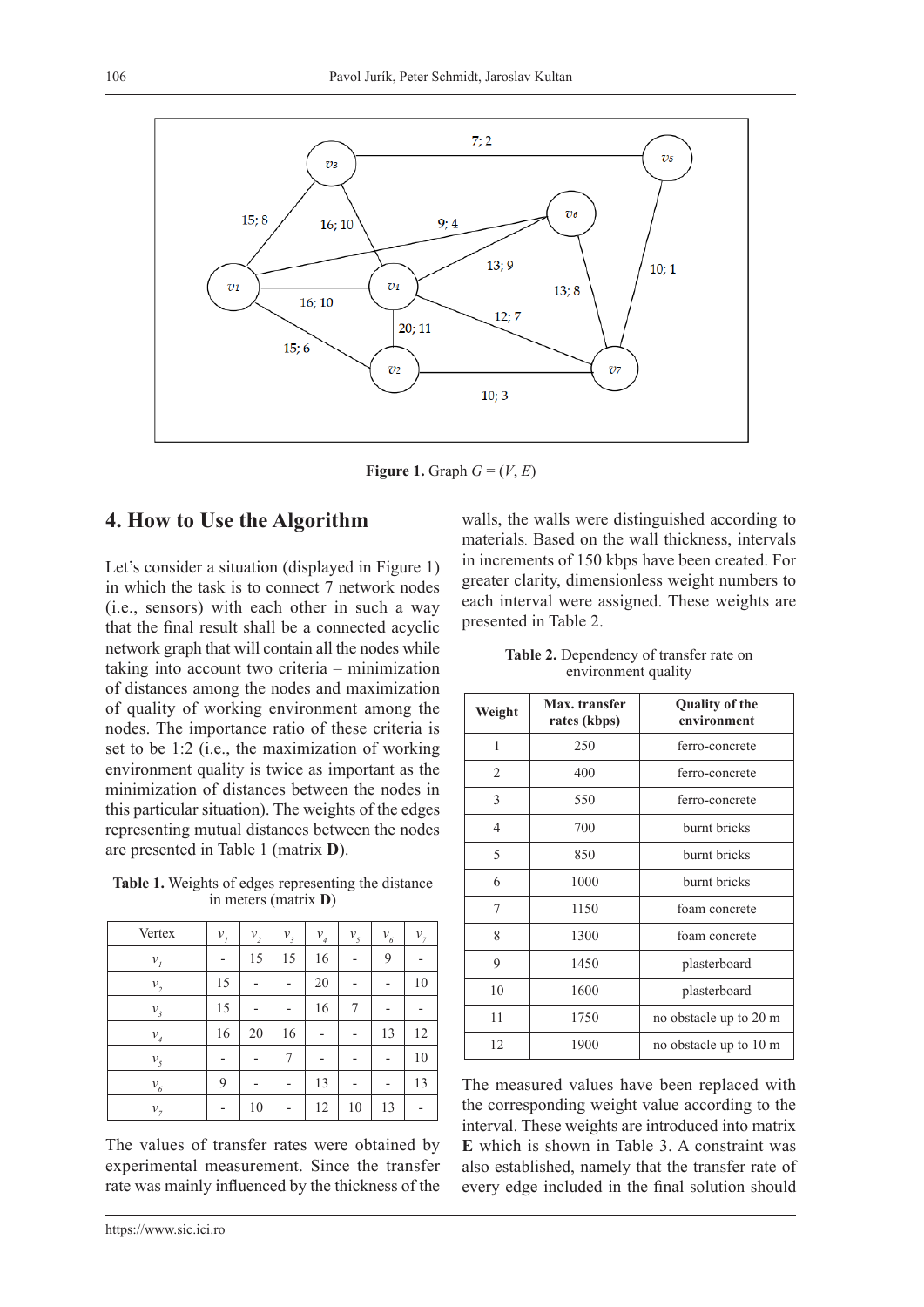be higher than 250 kbps. This means that every edge with weight equal to 1 in terms of quality of working environment should be considered to be inappropriate and should not be included in the final spanning tree.

| Table 3. Weights of edges representing the quality of |                                |  |  |  |
|-------------------------------------------------------|--------------------------------|--|--|--|
|                                                       | working environment (matrix E) |  |  |  |

| Vertex             | $\mathcal{V}_I$ | $\mathcal{V}_{2}$ | $\mathcal{V}_{\mathfrak{z}}$ | $\mathcal{V}_{_4}$ | $v_{5}$        | $\mathcal{V}_6$ | $v_{7}$ |
|--------------------|-----------------|-------------------|------------------------------|--------------------|----------------|-----------------|---------|
| $\mathcal{V}_I$    |                 | 6                 | 8                            | 10                 |                | 4               |         |
| $\mathcal{V}_{2}$  | 6               |                   |                              | 11                 |                |                 | 3       |
| $v_{\rm{3}}$       | 8               |                   |                              | 10                 | $\overline{2}$ |                 |         |
| $\mathcal{V}_{_A}$ | 10              | 11                | 10                           | -                  |                | 9               |         |
| $\mathcal{V}_5$    |                 |                   | $\overline{2}$               |                    |                |                 |         |
| $\mathcal{V}_6$    | 4               |                   |                              | 9                  |                |                 | 8       |
| v <sub>7</sub>     |                 | 3                 |                              |                    |                | 8               |         |

The calculation using the algorithm described in section 3 goes as follows:

- 1. All the edges that do not meet the constraint regarding transfer rates are identified. The only edge that does not meet this constraint is the edge  $(v_5, v_7)$ , because its weight in terms of the quality of working environment is equal to 1.
- 2.  $G' = (V', E')$ , a subgraph of the original graph *G*, is created, where  $V' = \{v_1, v_2, v_3, v_4, v_5, v_6, v_7, v_8, v_9, v_{10}\}$  $v_7$ } and  $E' = \{ (v_1, v_2), (v_1, v_3), (v_1, v_4), (v_1, v_6), (v_2, v_7), (v_1, v_8), (v_1, v_9), (v_1, v_1), (v_2, v_2), (v_2, v_3), (v_1, v_4), (v_2, v_4), (v_2, v_4), (v_3, v_5), (v_3, v_6), (v_3, v_7), (v_3, v_8), (v_3, v_9), (v_3, v_9), (v_3, v_9), (v_3, v_9), (v_3, v_9), (v_3, v$  $(v_2, v_4)$ ,  $(v_2, v_7)$ ,  $(v_3, v_4)$ ,  $(v_3, v_5)$ ,  $(v_4, v_6)$ ,  $(v_4, v_7)$  $v_7$ ),  $(v_6, v_7)$ }.
- 3.  $E_T \leftarrow \emptyset;$
- 4. It is apparent that *G'* contains all the vertices of *G*. The connectedness of *G'* must be verified*.* If one arbitrary vertex is selected, it has to be reachable from all the other vertices of *G'* using the edges in *E'*. For example, if vertex  $v_i$  is selected, it is observed that it is connected to:
	- $v_2$  using the edge  $(v_1, v_2)$ ,
	- $v_3$  using the edge  $(v_1, v_3)$ ,
	- $v_4$  using the edge  $(v_1, v_4)$ ,
	- $v_5$  using the edges  $(v_1, v_3)$ ,  $(v_3, v_5)$ ,
	- $v_6$  using the edge  $(v_1, v_6)$ ,
	- *v<sub>7</sub>* using the edges  $(v_1, v_2), (v_2, v_7)$ .

Thus, vertex  $v_i$  is connected to all the other vertices and we can go to step 5.

5. For matrix **D** = { $(v_1, v_2) = 15$ ,  $(v_1, v_3) = 15$ ,  $(v_1, v_4) = 16$ ,  $(v_1, v_6) = 9$ ,  $(v_2, v_4) = 20$ ,  $(v_2, v_5)$  $v_7$ ) = 10,  $(v_3, v_4)$  = 16,  $(v_3, v_5)$  = 7,  $(v_4, v_6)$  = 13,  $(v_4, v_7) = 12$ ,  $(v_6, v_7) = 13$ } (described in Table 1) a normalized matrix **D'** is calculated using the following formula (4.1):

$$
d_{ij} = \frac{d_{ij} - d^{\min}}{d^{\max} - d^{\min}} \tag{4.1}
$$

where  $i = 1, ..., 7$  and  $j = 1, ..., 7$ 

$$
d^{\min} = \min_{ij} \{d_{ij}\}, d^{\max} = \max_{ij} \{d_{ij}\} \quad (4.2)
$$

Matrix **D'** is described in Table 4. The lowest value of the entries of matrix **D** is min<sub>ij</sub>{ $d_{ii}$ }  $= 7$  and the highest value of the entries of matrix **D** is max<sub>*ii*</sub>{ $d_{ii}$ } = 20. The elements of a normalized matrix E' corresponding to matrix **E** are also calculated. Matrix **E'** is depicted in Table 5.

**Table 4.** *Matrix* **D'**

| Vertex                       | $\mathcal{V}_I$ | $\mathcal{V}_{2}$ | $v_{3}$  | $\mathcal{V}_{_A}$ | $\mathcal{V}_5$ | $\mathcal{V}_6$ | $\mathcal{V}_7$ |
|------------------------------|-----------------|-------------------|----------|--------------------|-----------------|-----------------|-----------------|
| $\mathcal{V}_I$              |                 | 0.615             | 0.615    | 0.692              |                 | 0.154           |                 |
| $\mathcal{V}_{2}$            | 0.615           |                   |          |                    |                 |                 | 0.231           |
| $\mathcal{V}_{\mathfrak{z}}$ | 0.615           |                   |          | 0.692              | $\mathbf{0}$    |                 |                 |
| $\mathcal{V}_{_A}$           | 0.692           |                   | 0.692    |                    |                 | 0.462           | 0.385           |
| $\mathcal{V}_5$              |                 |                   | $\theta$ |                    |                 |                 |                 |
| $\mathcal{V}_6$              | 0.154           |                   |          | 0.462              | ٠               |                 | 0.462           |
| $v_{7}$                      |                 | 0.231             |          | 0.385              |                 | 0.462           |                 |

**Table 5.** *Matrix* **E'**

| Vertex                       | $\mathcal{V}_I$ | $\mathcal{V}_{2}$ | $\mathcal{V}_{\mathfrak{z}}$ | $\mathcal{V}_{_4}$ | $v_{\rm s}$  | $\mathcal{V}_6$ | $\mathcal{V}_7$ |
|------------------------------|-----------------|-------------------|------------------------------|--------------------|--------------|-----------------|-----------------|
| $\boldsymbol{\nu}_l$         |                 | 0.444             | 0.667                        | 0.889              |              | 0.222           |                 |
| $\mathcal{V}_{2}$            | 0.444           |                   |                              |                    |              |                 | 0.111           |
| $\mathcal{V}_{\mathfrak{z}}$ | 0.667           |                   |                              | 0.889              | $\mathbf{0}$ |                 |                 |
| $\mathcal{V}_{_A}$           | 0.889           |                   | 0.889                        |                    |              | 0.778           | 0.556           |
| $\mathcal{V}_5$              |                 |                   | $\theta$                     |                    |              |                 |                 |
| $\mathcal{V}_6$              | 0.222           |                   |                              | 0.778              |              |                 | 0.667           |
| $v_{7}$                      |                 | 0.111             |                              | 0.556              |              | 0.667           |                 |

6. The only maximization criterion is the maximization of the quality of the working environment. Thus, from the computational point of view, this criterion is transformed into an opposite form intended for minimization.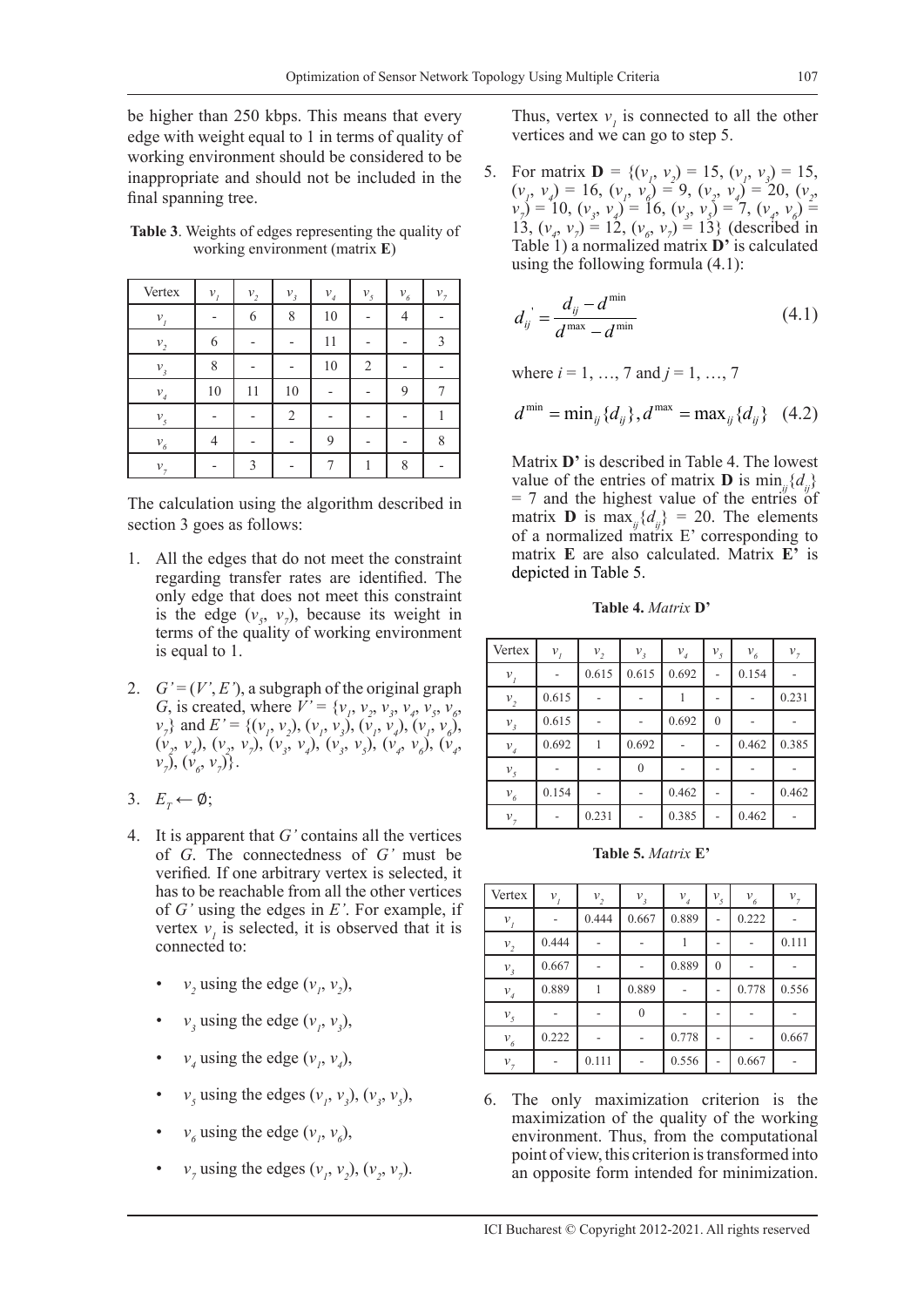The values of a transformed matrix **E**'' (written in Table 6) have to be calculated using the values in the normalized matrix **E**' and the following formula (4.3):

$$
e_{ij}^{\dagger} = 1 - e_{ij}^{\dagger} \tag{4.3}
$$

where *i* = 1, …, 7 and *j* = 1, …, 7

**Table 6.** *Matrix* **E''**

| Vertex                       | $\mathcal{V}_I$ | $\mathcal{V}_{2}$ | $\mathcal{V}_{\mathfrak{z}}$ | $\mathcal{V}_{_4}$ | $\mathcal{V}_5$ | $\mathcal{V}_6$ | $v_{\tau}$ |
|------------------------------|-----------------|-------------------|------------------------------|--------------------|-----------------|-----------------|------------|
| $v_{I}$                      |                 | 0.556             | 0.333                        | 0.111              |                 | 0.778           |            |
| $\mathcal{V}_{2}$            | 0.556           |                   |                              |                    |                 |                 | 0.889      |
| $\mathcal{V}_{\mathfrak{z}}$ | 0.333           |                   |                              | 0.111              |                 |                 |            |
| $\mathcal{V}_{4}$            | 0.111           | $\overline{0}$    | 0.111                        |                    |                 | 0.778           | 0.444      |
| $\mathcal{V}_5$              |                 |                   |                              |                    |                 |                 |            |
| $\mathcal{V}_6$              | 0.778           |                   |                              | 0.778              |                 |                 | 0.333      |
| $v_{7}$                      |                 | 0.889             |                              | 0.444              |                 | 0.333           |            |

7. We create an aggregation matrix  $K =$  ${k_{ii}}$ , where  $i = 1,..., 7$  and  $j = 1,..., 7$  that aggregates the normalized matrix **D'** and the transformed matrix **E''** using formula (4.4):

$$
k_{ij} = v_1 * k_{1ij} + v_2 * k_{2ij} + \dots + v_r * k_{rij}
$$
 (4.4)

where 
$$
i, j = 1, ..., 7, r = 2, v_j = 1, v_j = 2
$$

In the present case, it is  $k_{ij} = 1 \cdot \mathbf{K}_1 + 2 \cdot \mathbf{K}_2$  for *i*,  $j = 1, \ldots, 7$ . After the substitution of matrices **K**<sub>1</sub> and **K2** by real matrices **D'** and **E''** formulas (4.5) and (4.6) are obtained:

$$
k_{ij} = 1 * d_{ij} + 2 * e_{ij}
$$
 (4.5)

$$
K = 1^* D' + 2^* E'
$$
 (4.6)

The calculated values of matrix **K** are displayed in Table 7.

**Table 7.** *Matrix* **K**

| Vertex                       | $\mathcal{V}_I$ | $\mathcal{V}_{2}$ | $\mathcal{V}_{\mathfrak{z}}$ | $\mathcal{V}_{_4}$ | $v_{\mathfrak{s}}$ | $\mathcal{V}_6$ | $v_{7}$ |
|------------------------------|-----------------|-------------------|------------------------------|--------------------|--------------------|-----------------|---------|
| $v_{I}$                      |                 | 1.556             | 1.333                        | 1.111              |                    | 1.778           |         |
| $\mathcal{V}_{2}$            | 1.556           |                   |                              |                    |                    |                 | 1.889   |
| $\mathcal{V}_{\mathfrak{z}}$ | 1.333           |                   |                              | 1.111              | $\overline{2}$     |                 |         |
| $\mathcal{V}_{_4}$           | 1.111           |                   | 1.111                        |                    |                    | 2.018           | 1.444   |
| $\mathcal{V}_5$              |                 |                   | $\overline{2}$               |                    |                    |                 |         |
| $\mathcal{V}_6$              | 1.778           |                   |                              | 2.018              |                    |                 | 1.333   |
| $\mathcal{V}_7$              |                 | 1.889             |                              | 1.444              |                    | 1.333           |         |

8. The minimum spanning tree of *G'* is calculated using the weights in the aggregation matrix **K** by help of Kruskal's algorithm:

- a) The edges in **E'** are sorted in a nondescending order according to their weight in matrix **K**:  $e_1 = (v_2, v_4) = 1, e_2 = (v_1, v_4) = 1.111, e_3 = 1.111$  $(v_3, v_4) = 1.111, e_4 = (v_1, v_3) = 1.333,$  $e_5 = (v_6, v_7) = 1.333, e_6 = (v_4, v_7) = 1.444,$  $e_7^{\prime} = (v_1, v_2) = 1.556, e_8^{\prime} = (v_1, v_6) = 1.778,$  $e_{9} = (v_{2}, v_{7}) = 1.889, e_{10} = (v_{3}, v_{5}) = 2, e_{11}$  $=(v_4, v_6) = 2{,}018.$ b) *ecounter*  $\leftarrow$  0;
- c)  $k \leftarrow 0$ ;
- d) 1<sup>st</sup> iteration:  $0 < (7 1)$  => The following cycle is entered:  $k \leftarrow 1; E_T \cup \{e_i\}$  is acyclic  $\Rightarrow E_T \leftarrow E_T$  $∪ e<sub>i</sub>; *ecounter* ← 1;$  $2<sup>nd</sup>$  iteration:  $1 < (7 - 1)$  => The following cycle is entered:  $k \leftarrow 2; E_T \cup \{e_2\}$  is acyclic  $\Rightarrow E_T \leftarrow E_T$  $∪ e<sub>2</sub>; *ecounter* ← 2;$  $3<sup>rd</sup>$  iteration:  $2 < (7 - 1)$  => The following cycle is entered:  $k \leftarrow 3; E_T \cup \{e_3\}$  is acyclic  $\Rightarrow E_T \leftarrow E_T$  $∪ e<sub>3</sub>; *ecounter* ← 3;$  $4<sup>th</sup>$  iteration:  $3 < (7 - 1)$  => The following cycle is entered:  $k \leftarrow 4; E_T \cup \{e_4\}$  is cyclic. 5<sup>th</sup> iteration:  $3 < (7 - 1)$  => The following cycle is entered:  $k \leftarrow 5; E_T \cup \{e_5\}$  is acyclic  $\Rightarrow E_T \leftarrow E_T$  $∪ e<sub>5</sub>; *ecounter* ← 4;$ 6<sup>th</sup> iteration:  $4 < (7 - 1)$  => The following cycle is entered:  $k \leftarrow 6; E_T \cup \{e_{\delta}\}\$ is acyclic=> $E_T \leftarrow E_T$  $∪ e<sub>6</sub>; *ecounter* ← 5;$  $7<sup>th</sup>$  iteration:  $5 < (7 - 1)$  => The following cycle is entered:  $k$  ← 7;  $E_T$  ∪  $\{e_7\}$  is cyclic.  $8<sup>th</sup>$ . iteration:  $5 < (7 - 1)$  => The following cycle is entered:  $k$  ← 8;  $E_T$  ∪  $\{e_8\}$  is cyclic. 9<sup>th</sup> iteration:  $5 \times (7 - 1) \implies$  The following cycle is entered:  $k$  ← 9;  $E_T$  ∪  $\{e_9\}$  is cyclic. 10<sup>th</sup> iteration:  $5 < (7 - 1)$  => The following cycle is entered:  $k$  ← 10;  $E_T$  ∪ { $e_{10}$ } is acyclic =>  $E_T$  ←  $E_T$  $∪ e_{10}$ ; *ecounter* ← 6;  $11<sup>th</sup>$  iteration:  $6 < (7 - 1)$  => This is not true, so no cycle is entered anymore. e) The output is  $E_r$ ;

Thus, the final multi-criteria spanning tree which is depicted in Figure 2 consists of the following edges with the following weights:  $(v_2, v_4) = 20$ ;  $11, (v_1, v_4) = 16; 10, (v_3, v_4) = 16; 10, (v_6, v_7) = 13;$ 8,  $(v_4, v_7) = 12$ ; 7,  $(v_3, v_5) = 7$ ; 2. The first weight of an edge is related to the mutual distance of the nodes in meters. The second weight is related to the quality of working environment and it is given in special weights according to Table 2.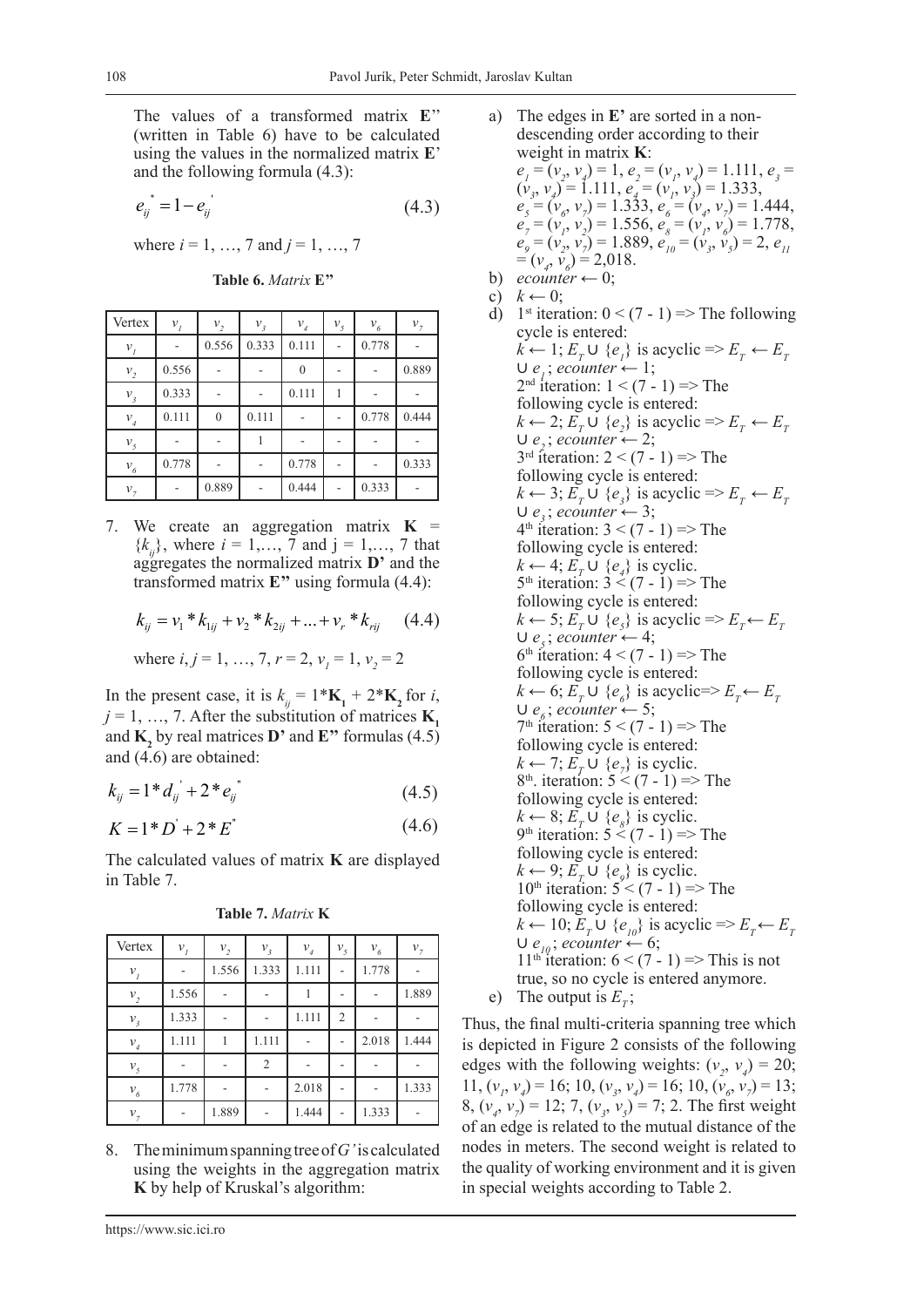

**Figure 2.** The multi-criteria spanning tree of the graph  $G = (V, E)$ 

## **5. Conclusion**

A simple algorithm, which is able to find a multicriteria spanning tree of a network graph, was created, taking into account also the constraints on the weights of the edges if these constraints are needed. In smaller tasks the whole computation can be done by hand, so there is no need to use genetic algorithms, ant colonies and other complicated approximation techniques. It is hoped that this algorithm and the whole approach to sensor network topology optimization using multicriteria spanning trees is a piece of contribution

### **REFERENCES**

Akyildiz, I. F., Weilian Su, Sankarasubramaniam, Y & Cayirci, E. (2002). A survey on sensor networks, *IEEE Communications Magazine*, *40*(8), 102-114. DOI: 10.1109/MCOM.2002.1024422

Andersen, K. A., Jörnsten, K. & Lind, M. (1996). On bicriterion minimal spanning trees: An approximation, *Computers & Operations Research*, *23*(12), 1171–1182.

Borůvka, O. (1926). *O jistém problému minimálním* (*On a certain minimal problem*). Práce Moravské Přírodovědecké společnosti v Brně, *3*, 37-58.

Cardoso, P. J. S. (2006). *Ant Colony Algorithms for Multiple Objective Combinatorial Optimization: Applications to the Minimum Spanning Trees Problem*. PhD thesis, University of Seville.

Clímaco, J. & Pascoal, M. (2012). Multicriteria path and tree problems: discussion on exact algorithms and applications, *International Transactions in Operational Research*, *19*(1-2), 63-98.

to sensor networking theory as well as to the field of operational research and network analysis. It may help to carry out many useful experiments and projects in the future.

#### **Acknowledgements**

This work was supported by a project KEGA No. 019EU-4/2020 entitled "Support of distance education through a virtual department" by the Ministry of Education, Science, Research and Sport of the Slovak Republic.

Di Puglia Pugliese, L., Guerriero, F. & Santos, J. L. (2015). Dynamic programming for spanning tree problems: application to the multi-objective case, *Optimization Letters*, *9*(3), 437-450.

Ehrgott, M. (2005). *Multicriteria optimization*. Springer-Verlag, Berlin, Heidelberg.

Graham, R. L. & Hell, P. (1985). On the History of the Minimum Spanning Tree Problem, *Annals of the History of Computing, 7*(1), 43-57.

Han, L. & Wang, Y. (2005). A Novel Genetic Algorithm for Multi-criteria Minimum Spanning Tree Problem, *Computational Intelligence and Security*, 297-302.

Kruskal, J. B. (1956). *On the shortest spanning tree problem of a graph and the travelling salesman problem*. In *Proceedings of the American Mathematical Society*, *7*(1), (pp. 48-50).